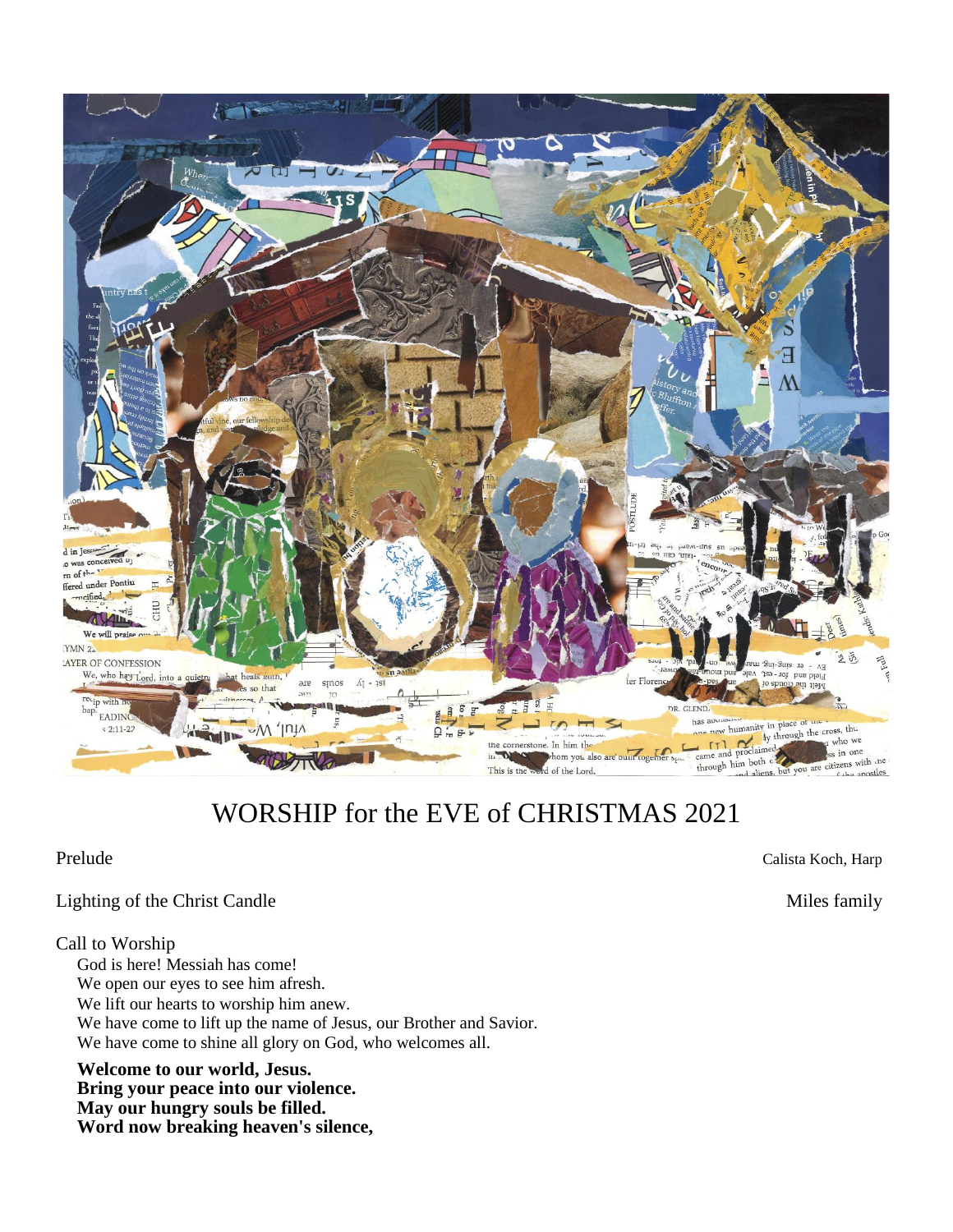### **Welcome to our world. Welcome to our world!**

\*Hymn #133 *O Come All Ye Faithful*

\*Scripture Reading Psalm 98

O sing to the Lord a new song, for God has done marvelous things. God's right hand and his holy arm have gotten victory. The Lord has made known his victory; God has revealed his vindication in the sight of the nations. God has remembered his steadfast love and faithfulness to the house of Israel. All the ends of the earth have seen the victory of our God.

## Gathering Prayer

O Immanuel, O Wisdom from on high, O Lord of might, branch of Jesse's tree, O Key of David, O Bright and Morning Star, King of nations,

**We rejoice and are glad on this gracious Christmas eve, for truly you have come, full of grace and truth. Even now, come into our hearts again. Show us the path of your knowledge. Comfort us in our deep mourning. Save us from our stubborn sins. Open wide the way to heaven. Turn our darkness into light. End our sad divisions and be our Prince of peace,**

so that every creature in heaven and on earth will join in a chorus of praise and welcome, and shout with joy to you, our Lord.

#### **Amen.**

Hymn #121 *O Little Town of Bethlehem*

Welcome and Congregational Greeting

Scripture Reading Isaiah 9:2-7

The people who walk in darkness will see a great light. For those who live in a land of deep darkness, a light will shine. You will enlarge the nation, and its people will rejoice. They will rejoice before you as people rejoice at the harvest and like warriors dividing plunder. For you will break the yoke of slavery and lift the heavy burden from their shoulders. The boots of the warrior and the uniforms bloodstained by war will be fuel for the fire.

Prayers of the People on Papers from the People

Hymn #115 *Away in a Manger*

Scripture Reading Luke 2:1-7, 15-20

While they were there, the time came for her baby to be born. She gave birth to her firstborn son. She wrapped him snugly in strips of cloth and laid him in a manger, because there was no lodging available for them. *But Mary treasured up all these things and pondered them in her heart.*

Sermon Treasure all the pieces, and ponder them in your heart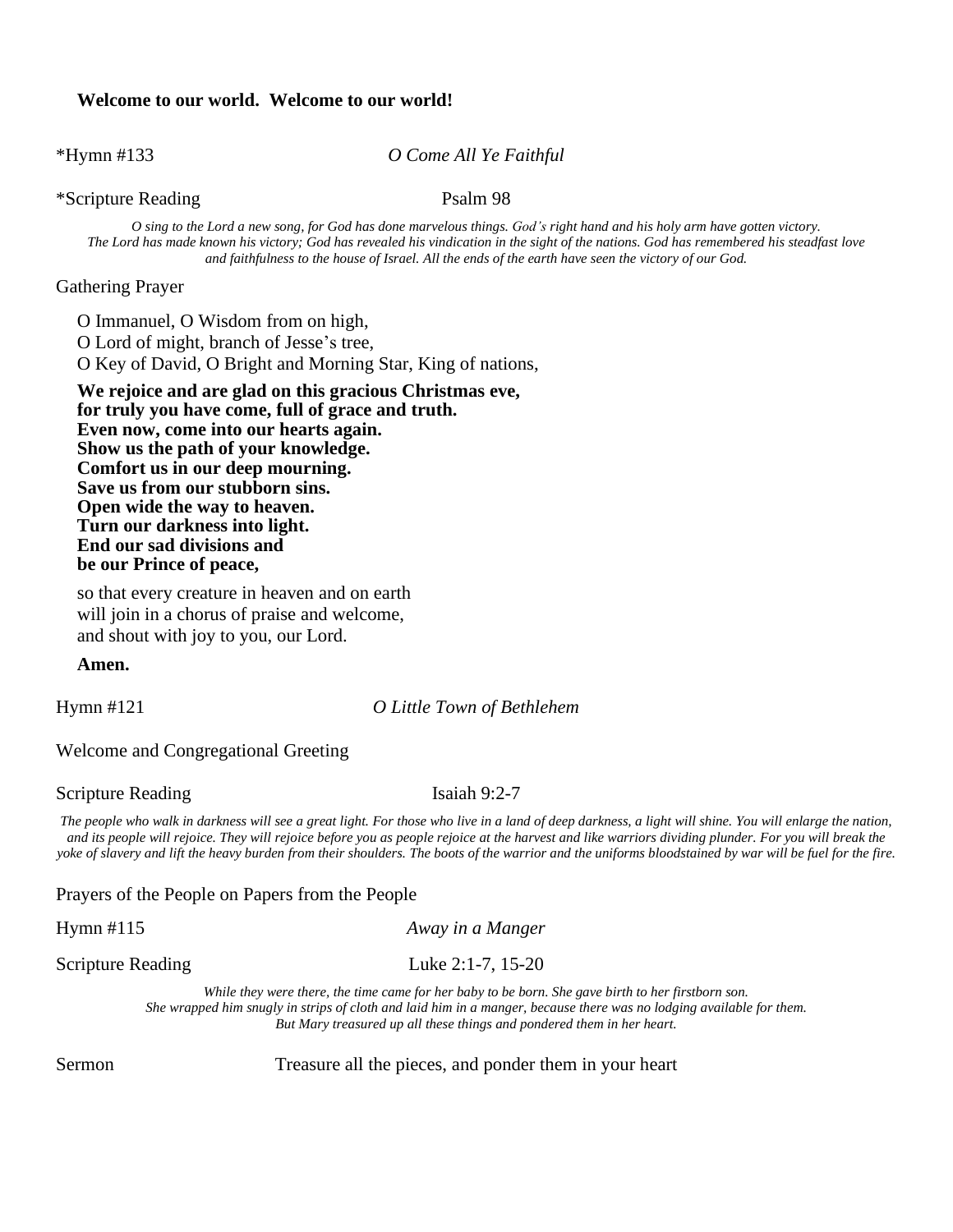Affirmation of Faith – *1998 Presbyterian Study Catechism*

Question 32. What do we affirm when we say Jesus was "conceived by the Holy Spirit and born of the Virgin Mary"?

**First, that being born of a woman, Jesus was truly a human being. Second, that our Lord's incarnation was a holy and mysterious event, brought about solely by free divine grace surpassing** any human possibilities. Third, that from the very beginning of his life on earth, he was set apart **by his unique origin for the sake of accomplishing our salvation.**

Question 33. What is the significance of affirming that Jesus is truly God?

Only God can properly deserve worship. Only God can reveal to us who God is. And only God can **save us from our sins. Being truly God, Jesus meets these conditions. He is the proper object of our worship, the self-revelation of God, and the Savior of the world.**

Question 34. What is the significance of affirming that Jesus is also truly a human being?

**Being truly human, Jesus entered fully into our fallen situation and overcame it from within. By** his pure obedience, he lived a life of unbroken unity with God, even to the point of accepting a violent death. As sinners at war with grace, this is precisely the kind of life we fail to live. When we **accept him by faith, he removes our disobedience and clothes us with his perfect righteousness.**

Invitation to the Communion Meal

Prayer of Great Thanksgiving

The Lord be with you. **And also with you.** Lift up your hearts. **We lift them up to the Lord.** Let us give thanks to the Lord our God. **It is right to give our thanks and praise…**

## Lord's Prayer

**Our Father, Who art in Heaven, Hallowed be Thy name, Thy Kingdom Come, Thy will be done, on** earth as it is in heaven. Give us this day our daily bread. And forgive us our debts as we forgive our debtors. And lead us not into temptation but deliver us from evil, for Thine is the Kingdom, and the **power and the glory, forever. Amen.**

## Sharing of the Bread and Cup

All who have been baptized in any Christian tradition are welcomed and encouraged to share in the communion meal. Come forward by the center aisle, receive the bread and a cup, then return by a side aisle. As you wait to come forward, or after *you have been served, you are encouraged to pray for others and for the world.*

## Closing Unison Prayer

Dear God, we give you thanks that you have gathered us here, revealed to us your glory again, and fed us with your meal. Now send us out with good news for all: For unto us a child is born, Jesus Christ, **our Savior. Amen.**